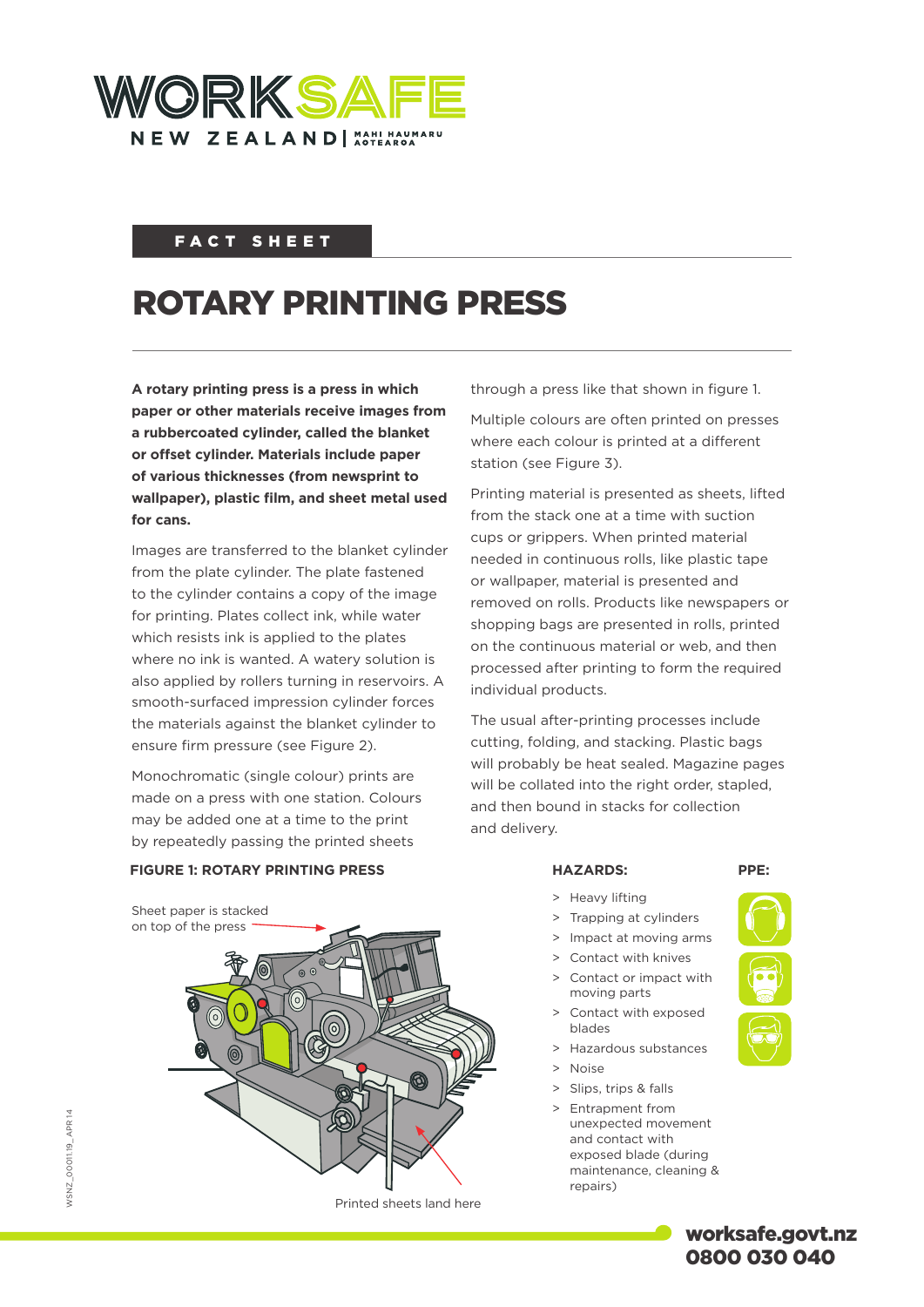#### **TASK – LOAD & UNLOAD MATERIAL**



Heavy cylinders will have to be lifted in and out of bearings in the press. Material for printing and printed material will be lifted in and out of the press.



#### **TASK – PRINTING, CUTTING, FOLDING, STACKING**

There is a risk of trapping where one cylinder turns away from the operator and the adjacent cylinder turns toward the operator.



Retrieving single sheets of printed material MUST NOT require reaching close to moving parts.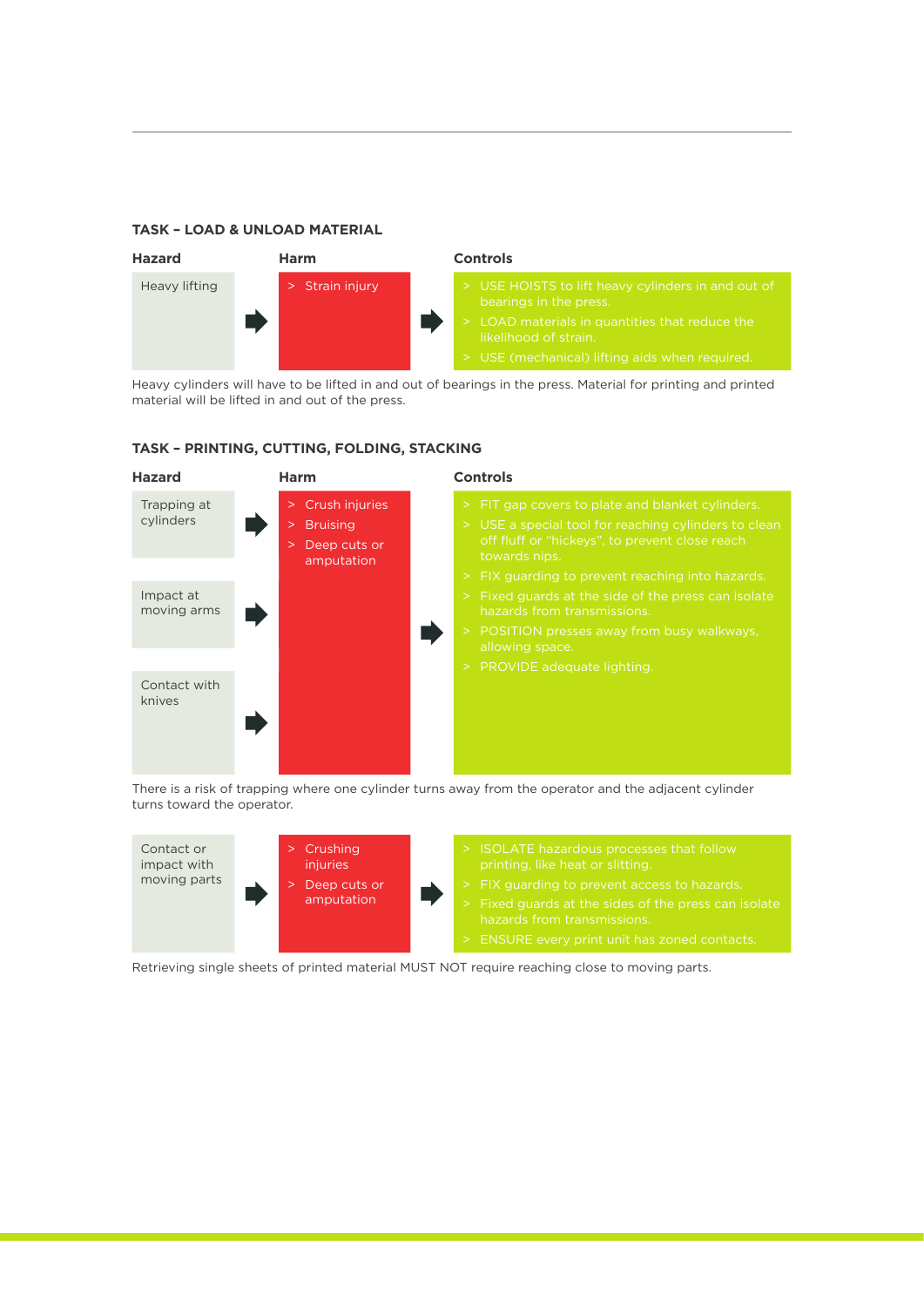#### **OTHER (NON-MECHANICAL) HAZARDS**



#### **TASK – MAINTENANCE, CLEANING & REPAIRS**